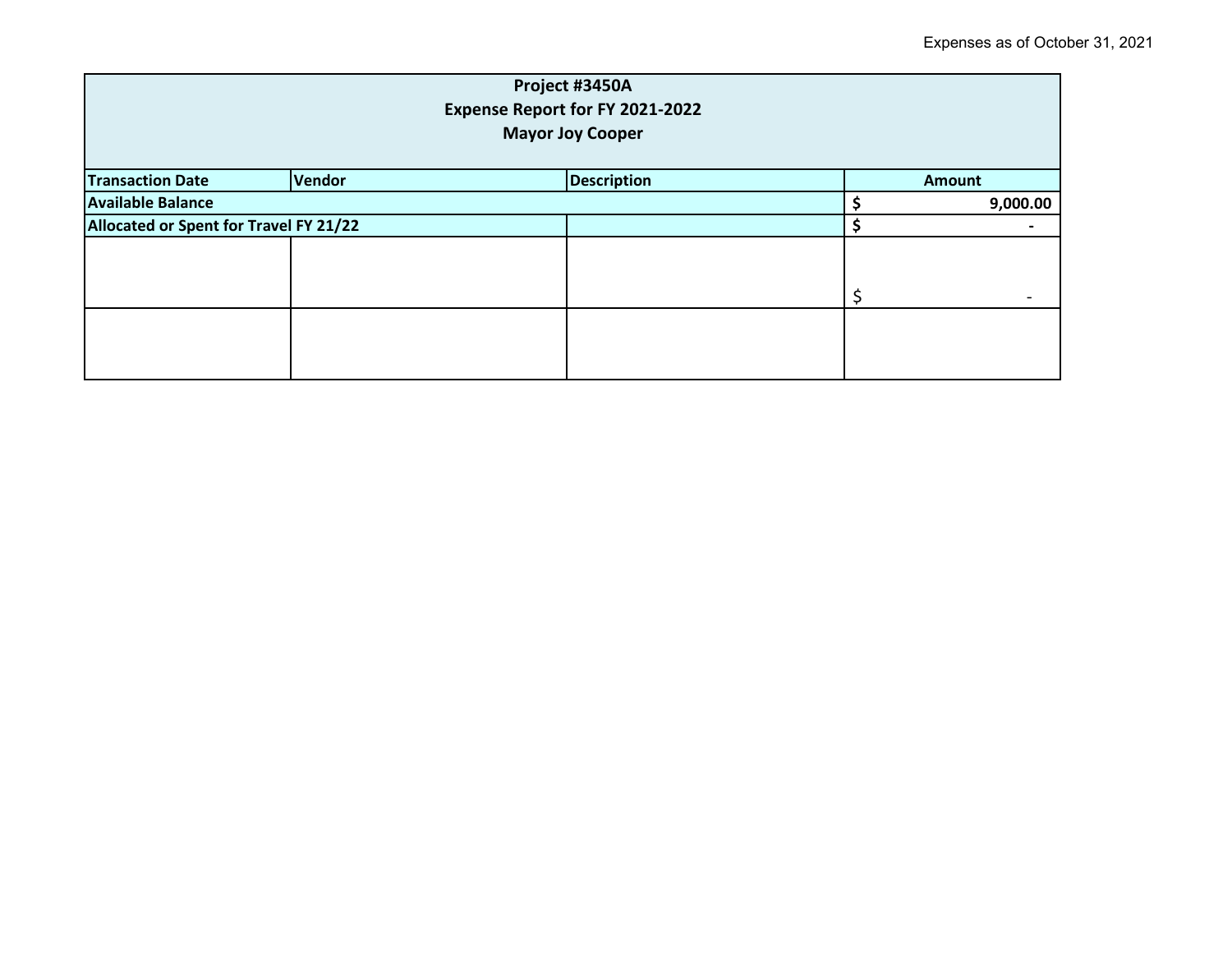| Project #3450J<br>Expense Report for FY 2021-2022<br><b>Vice Mayor Mike Butler</b> |        |                    |  |               |  |
|------------------------------------------------------------------------------------|--------|--------------------|--|---------------|--|
| <b>Transaction Date</b>                                                            | Vendor | <b>Description</b> |  | <b>Amount</b> |  |
| <b>Available Balance</b>                                                           |        |                    |  | 9,000.00      |  |
| Allocated or Spent for Travel FY 21/22                                             |        |                    |  |               |  |
|                                                                                    |        |                    |  |               |  |
|                                                                                    |        |                    |  |               |  |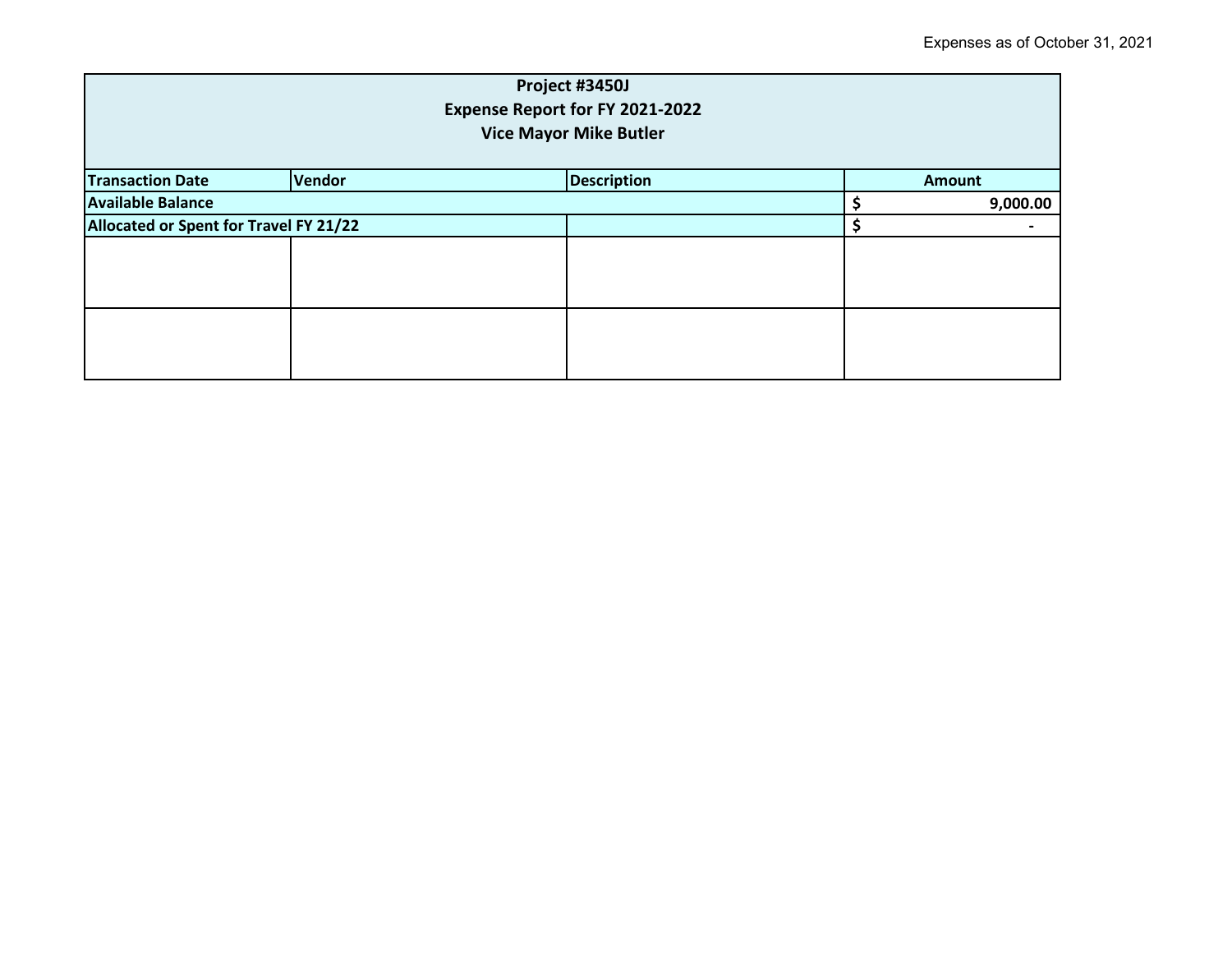| Project #3450L<br><b>Expense Report for FY 2021-2022</b><br><b>Commissioner Sabrina Javellana</b> |                                                                    |                                                                   |    |               |  |
|---------------------------------------------------------------------------------------------------|--------------------------------------------------------------------|-------------------------------------------------------------------|----|---------------|--|
| <b>Vendor</b><br><b>Description</b><br><b>Transaction Date</b>                                    |                                                                    |                                                                   |    | <b>Amount</b> |  |
| <b>Available Balance</b>                                                                          |                                                                    |                                                                   |    | 8,339.02      |  |
| Allocated or Spent for Travel FY 21/22                                                            |                                                                    |                                                                   | \$ | 660.98        |  |
| 10/31/2021                                                                                        | <b>Silver Airlines</b>                                             | Flight - Tallahassee, FL - Broward Days/Jan.<br>17-20, 2022       |    | 249.98        |  |
| 10/31/2021                                                                                        | <b>Silver Airlines</b>                                             | Seats/Flight - Tallahassee, FL - Broward<br>Days/Jan. 17-20, 2022 |    | 16.00         |  |
| 10/31/2021                                                                                        | Florida Redevelpment Association   Registration - Oct. 27-29, 2021 |                                                                   |    | 395.00        |  |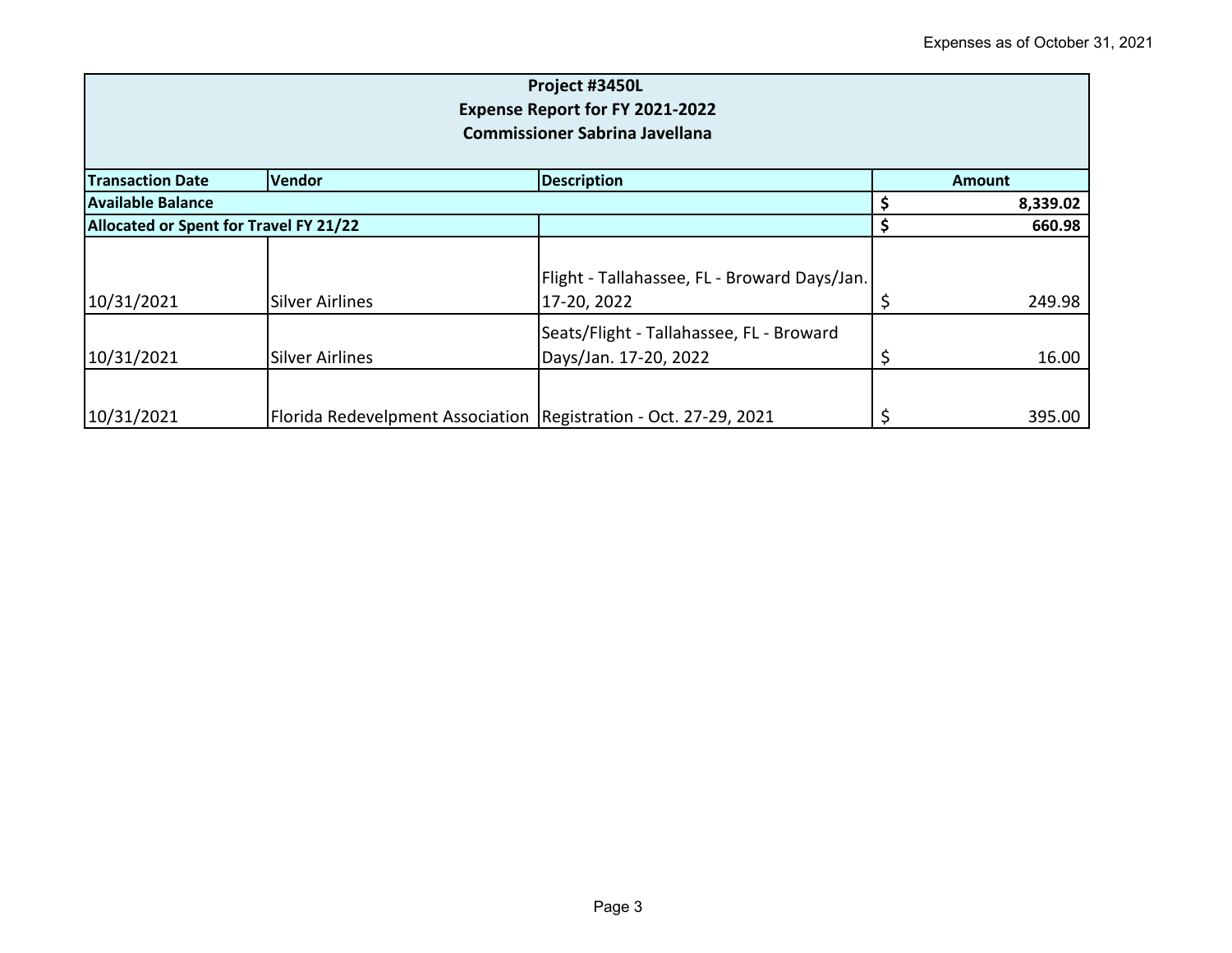| Project #3450E<br><b>Expense Report for FY 2021-2022</b><br><b>Commissioner Michele Lazarow</b> |  |  |  |               |          |
|-------------------------------------------------------------------------------------------------|--|--|--|---------------|----------|
| <b>Description</b><br><b>Vendor</b><br><b>Transaction Date</b>                                  |  |  |  | <b>Amount</b> |          |
| <b>Available Balance</b>                                                                        |  |  |  |               | 9,000.00 |
| Allocated or Spent for Travel FY 21/22                                                          |  |  |  | \$            |          |
|                                                                                                 |  |  |  |               |          |
|                                                                                                 |  |  |  |               |          |
|                                                                                                 |  |  |  |               |          |
|                                                                                                 |  |  |  |               |          |
|                                                                                                 |  |  |  |               |          |
|                                                                                                 |  |  |  |               |          |
|                                                                                                 |  |  |  |               |          |